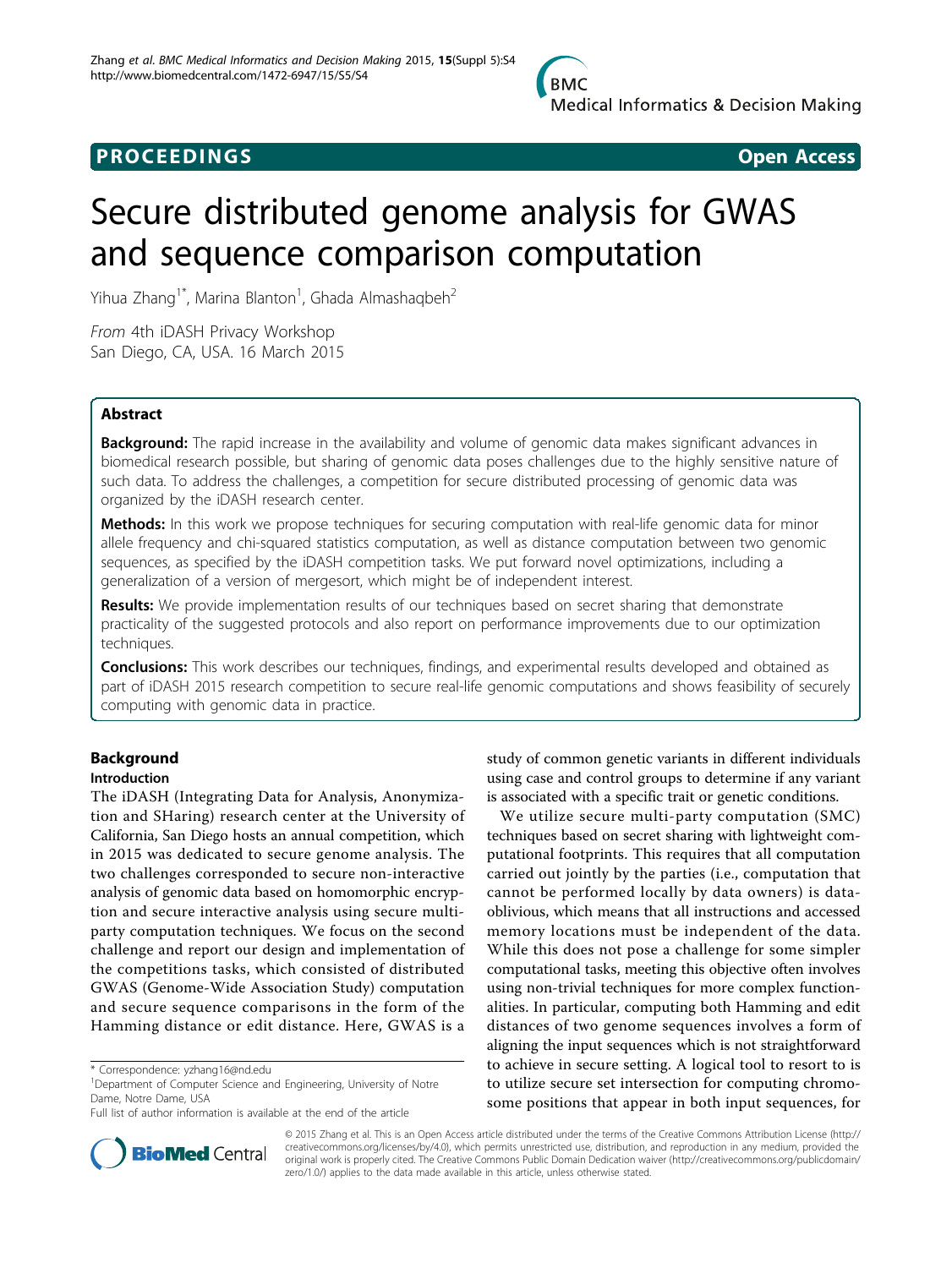which both two-party and multi-party implementations are known. Due to the specifics of our setting, we rely on the ideas from [[1\]](#page-11-0) for computing the set of positions common to both sequences, which in turn utilize oblivious sorting. The fastest oblivious sorting mechanism available to us at the time of competition preparation was sorting based on Batcher's mergesort [[2\]](#page-11-0), which works only on input sets, the size of which is a power of 2. This posed a problem because padding an input set of a large size to have the size equal to a power of 2 often can result in a significant performance slowdown which we wanted to overcome. Thus, the most challenging component of distance computation was generalizing the mergesort (more precisely, the merging step as described later) component of the computation to work with inputs of arbitrary sizes, which might be of independent interest. This and other optimizations and design decisions constitute the main contribution of this work. We also report on performance of our algorithms on real genome data.

#### Tasks of the challenge

The challenge for secure multi-party computation based genomic data analysis had two tasks:

1 The first task was to develop secure distributed protocols for GWAS computations. The input consists of the genotypes of two groups of individuals (one case and one control group) over a number of Single Nucleotide Polymorphisms (SNP) with each of them being a DNA sequence variation, where a single nucleotide (A, T, C, or G) in the genome differs between individuals. The input is horizontally partitioned among two sites (e.g., two institutions, medical facilities, etc.), where each site cannot reveal its input to other parties. The task consists of securely computing minor allele frequencies (MAF) and chisquared statistics for each of the SNPs in the case and control groups distributed across the two input parties. We provide the details of the computation below.

2 The second task was to develop secure distributed protocols for genomic sequence comparisons. The input consists of two genomic datasets, one from each individual, which are organized as the genotypes over many SNPs across the whole human genome. Each genomic dataset belongs to a different entity, and the data owner cannot reveal any information about its data to other parties. The task consists of securely computing either the Hamming distance or edit distance between the two genomic datasets, and we concentrate on Hamming distance computation. The computation involved in the Hamming distance computation of two genomic datasets differs from the traditional formulation of the Hamming distance and

we describe the computation used in determining the distance later in this section.

Before we proceed with a detailed description of the tasks, we would like to note that the specification of the tasks, including all information about the participants' datasets that should be treated as public (such as the number records in one's dataset), was provided by the competition organizers. The goal was thus to provide a secure evaluation of the specified functionality using at least the semi-honest security model (see below for detail), and the extent of the information about the other participant's data that can be deduced from the output is beyond the scope of this work.

We next describe the computation involved in the first task in more detail. The input comes as a list of SNPs, where for each SNP a number of genotypes corresponding to the individuals from the case and control groups are given. Let  $P$  denote the number of SNPs in the input and  $N_c$  ( $N_t$ ) denote the number of individuals in the case (resp., control) group, whose genomic data is provided for each SNP. For each SNP, a genotype corresponding to an individual consists of two nucleotides with three possible variations denoted by AA, AB, and BB, where A and B each represent a character from the set  $\{A, T, C, G\}$  and are alleles in our context.

For the purpose of MAF computation, there is no distinction between case and control groups, and all individuals in both groups are treated in the same way. We denote the total number of individuals by  $N = N_c + N_t$ . To determine MAF for a given SNP, one first needs to count the number of occurrences of alleles A and B as  $n_A$  = 2n<sub>AA</sub> + n<sub>AB</sub> and n<sub>B</sub> = 2n<sub>BB</sub> + n<sub>AB</sub>, respectively, where  $n_{AA}$ ,  $n_{AB}$ , and  $n_{BB}$  denote the number of individuals with genotypes AA, AB, and BB for the given SNP. For an allele A or B, we compute its frequency as  $n_A/2N$  or  $n_B/2N$ , respectively, where 2 is the length of each genotype. To simplify notation, we also let  $N = 2N$ (and  $N'_c = 2N_c$ ,  $N'_t = 2N_t$ ). The smaller frequency corresponds to the minor allele and constitutes the output of MAF computation. We obtain the following:

Definition 1 Minor allele frequency (MAF) refers to the frequency at which the least common allele occurs in a given population and is computed as

$$
MAF = \min(n_A, n_B)/N'
$$
  
=  $\min(2n_{AA} + n_{AB}, 2n_{BB} + n_{AB})/N'$  (1)

We can simplify the computation by directly obtaining  $n_A$  and  $n_B$  after counting the number of times each of the two nucleotide values appears in the provided genotypes. In the case when the individuals are partitioned into two (case and control) groups, we will have  $n_A = n_{cA} + n_{tA}$ and  $n_B = n_{cB} + n_{tB}$ , where  $n_{cA}$  and  $n_{tA}$  represent the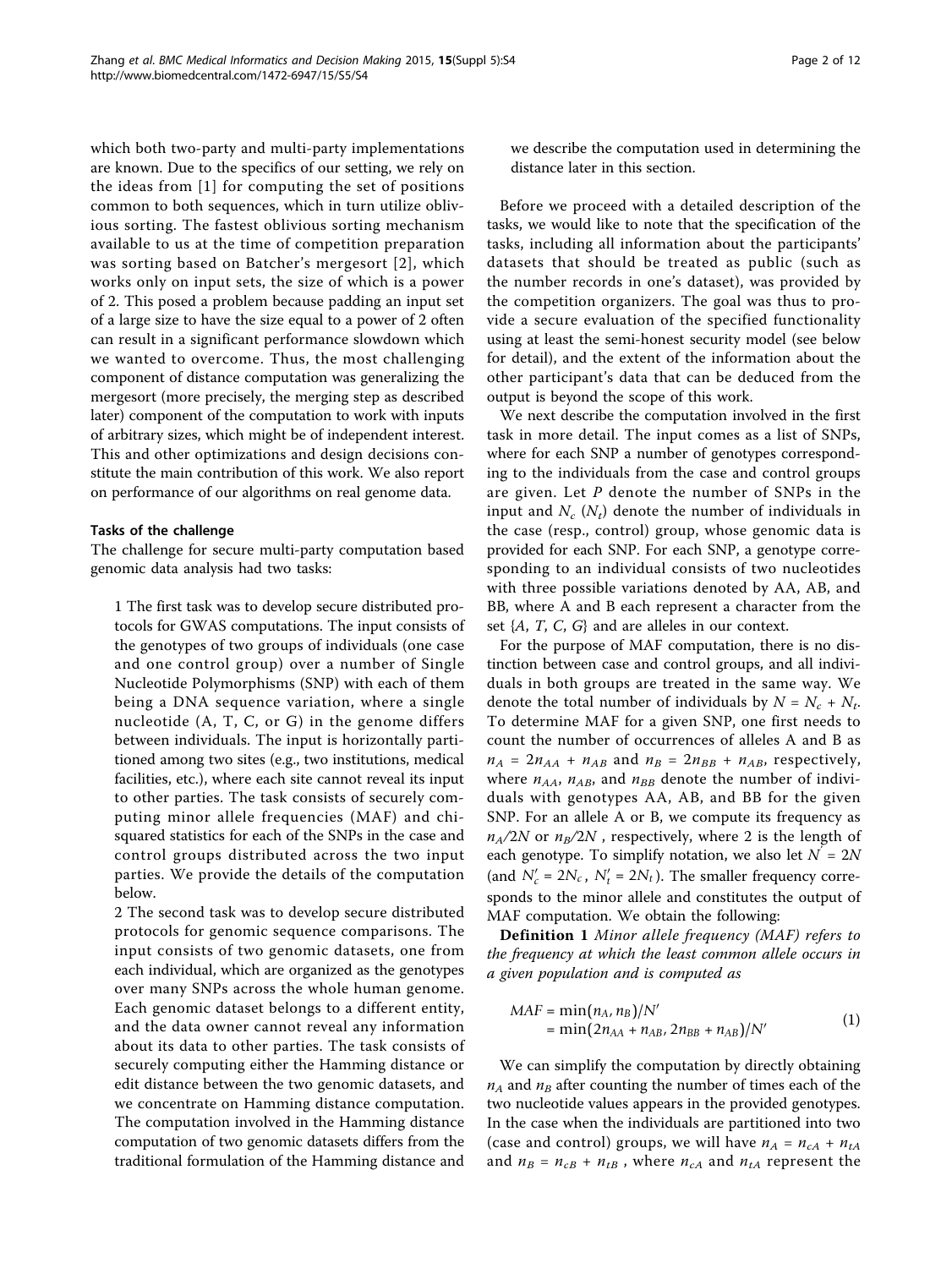value of  $n_A$  in the case and control groups, respectively, and similarly  $n_{cB}$  and  $n_{tB}$  represent the value of  $n_B$  in the case and control groups. Furthermore, in our case the data are partitioned among two different entities and thus each of  $n_A$  and  $n_B$  need to be computed as the sum of the corresponding values at the respective sites. If we let superscripts (1) and (2) represent the values present in the genotypes of the individuals at sites 1 and 2, respectively, we now obtain and  $n_B = n_{cB}^{(1)} + n_{tB}^{(1)} + n_{cB}^{(2)} + n_{tB}^{(2)}$ . Also, now N corresponds to the total number of individuals in the data at both sites and in both case and control groups. Using notation similar to the above, we let  $N_c = N_c^{(1)} + N_c^{(2)}$  and  $N_t = N_t^{(1)} + N_t^{(2)}$ .

The chi-squared test is also performed for each SNP independently, but now the data of the individuals in the case and control groups play different roles.

**Definition 2** Chi-squared  $(\chi^2)$  test is a statistical test for comparing observed data with those expected according to a specific hypothesis and is represented as  $\chi^2 = \sum_{i=1}^m$ *i*=1 (*obsi*−*expi*) 2 *expi* for some setting-dependent m.

In our case (for a single dataset),  $m = 4$  and the observed values  $obs_i$ 's correspond to the observed allele counts for a SNP, namely,  $n_{cA}$ ,  $n_{cB}$ ,  $n_{tA}$ ,  $n_{tB}$ . The corresponding  $\epsilon$  expected allele counts  $\epsilon$  are  $(n_{cA} + n_{tA})N_c'/N'$ ,  $(n_{cA} + n_{tA})N_c'/N'$ ,  $(n_{cA} + n_{tA})N_c'/N'$ ,  $(n_{cB} + n_{tB})N_t'/N'$ . The resulting computation can be simplified to become

$$
\chi^2 = \frac{(n_{cA}n_{tB} - n_{cB}n_{tA})^2 N'}{N'_{c}N'_{t}(n_{cA} + n_{tA})(n_{cB} + n_{tB})}
$$
(2)

When the dataset is horizontally partitioned among two sites, the counts  $n_{cA}$ ,  $n_{tA}$ ,  $n_{cB}$ ,  $n_{tB}$ ,  $N_c$ ,  $N_t$ , N become the sum of their respective values at both sites.

We can now proceed with the description of the computation involved in the second task, namely, the Hamming distance of two genomic datasets. In the traditional formulation of the Hamming distance, on input of two sequences of equal length, the distance is defined as the number of positions at which the corresponding symbols in the input sequences are different. This is not directly applicable to genomic sequences because they are not represented as perfectly aligned strings of the same length and thus the computation is more complex. Before we proceed with the details of the computation, we need to specify how the input (i.e., genomic datasets) are represented.

Genomic sequences are represented in the Variant Call Format (VCF), where each genomic sequence is a set of records. In each record, chromosome CHROM represents an identifier from the reference genome and position POS represents the reference position within the reference sequence CHROM. In other words, the pair  $\langle$ CHROM, POS $\rangle$  represents the location of the data associated with this record in the genome. The fields REF and ALT represent the reference and alternate bases, respectively, expressed as a sequence of one or more nucleotides. The field SVTYPE represents the type of the record, which is one of SUB, SNP, DEL, or INS. Only records of type SUB and SNP are used in the computation of the Hamming distance. In records of type SNP, both REF and ALT fields are one character long, while in records of type SUB, both fields can be longer. We also found that in two different inputs records at the same location 〈CHROM, POS〉 may be represented using different types (SUB and SNP).

Algorithm 1  $HD(S_1, S_2)$ 

1: create an empty map  $M$  with keys as pair  $\langle$ CHROM, POS〉

 $2: dist = 0$ 3: for each record R in  $S_1$  do 4: if (R.SVTYPE = SUB or R.SVTYPE = SNP) then 5:  $M.\text{put}(\langle R.CHROM, R.POS \rangle, R)$ 6: dist = dist + 1 7: end if 8: end for 9: for each record R in  $S_2$  do 10: if (R.SVTYPE = SUB or R.SVTYPE = SNP) then 11: **if**  $(M.\text{containsKey}(\langle R.\text{CHROM}, R.\text{POS}\rangle) = \text{false})$ then 12: dist = dist + 1 13: else 14: dist = dist  $-1$ 15: **if**  $(M.get(\langle R.CHROM, R.POS \rangle).REF = R.REF$ and  $M.get(\langle R.CHROM, R.POS \rangle)$ .ALT  $\neq$  R.ALT) then 16: dist = dist + 1 17: end if 18: end if 19: end if 20: end for 21: return dist

To compute the Hamming distance between two genomic datasets, we initially set the distance to 0. Then for all records in the datasets with type SUB or SNP, if a location 〈CHROM, POS〉 is found only in one of the datasets (and is absent in the other), the Hamming distance is incremented by 1. Also, if the location is found in both datasets and the corresponding values of the REF fields are the same, but the values of the ALT fields are different, the Hamming distance is also incremented by 1. A more detailed specification of how this procedure may be implemented is given in Algorithm 1. The algorithm uses a map to store all records of type SUB and SNP from the first dataset and (optimistically) increments the distance by 1 for each record placed in the map (lines 3-7). Then for each record of type SUB or SNP from the second dataset, if there was no record with the same location  $\langle$ CHROM, POS $\rangle$  in the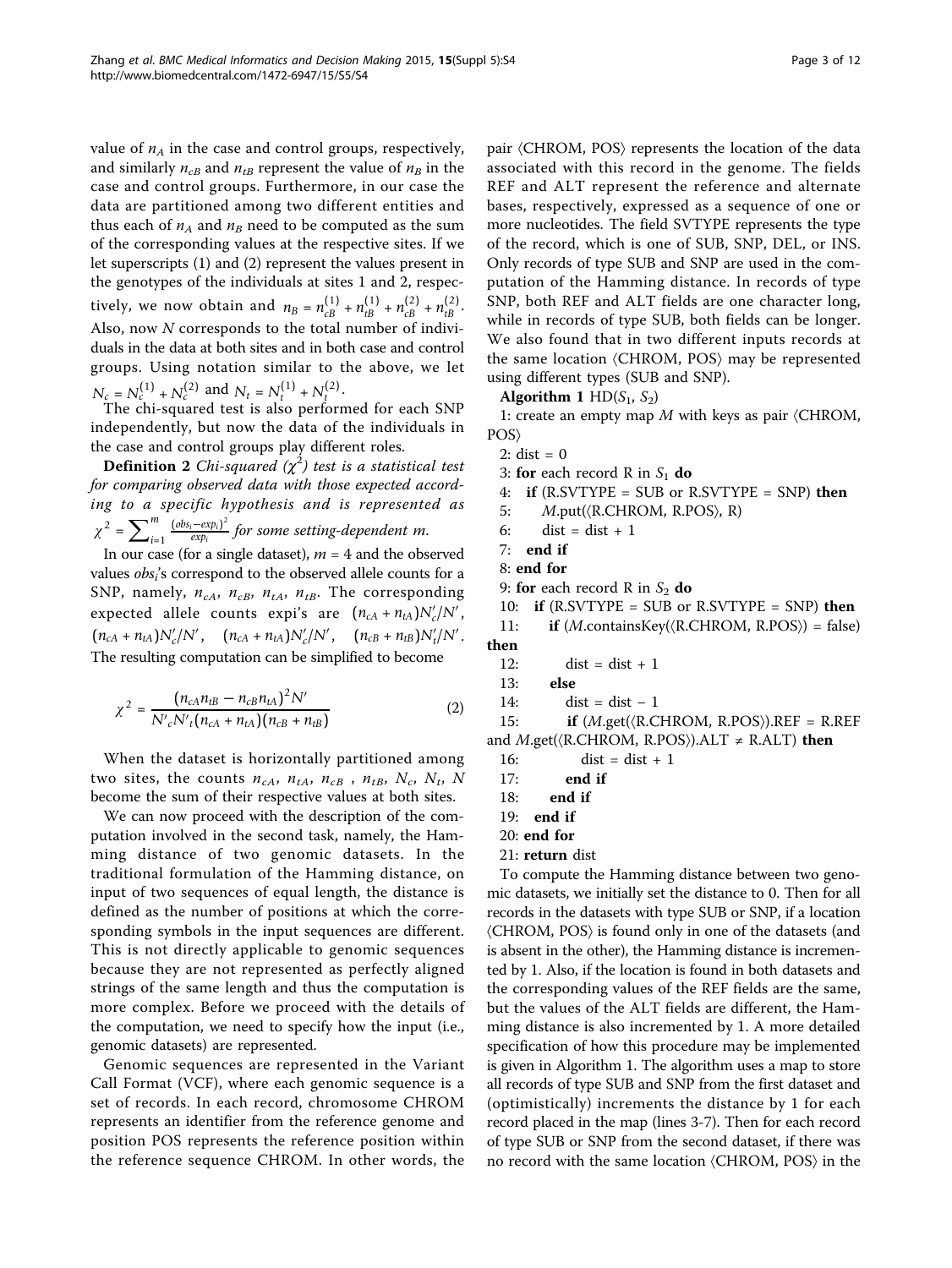first dataset, the distance is incremented by 1 (lines 10-12). If, however, the location is present in both datasets, the distance is first decremented by 1 (line 14). The algorithm then compares the fields REF and ALT of the records from the two datasets with the same location. If the former are equal and the latter differ, the distance is incremented by 1 (lines 15-17).

Additional information about the tasks, including examples that illustrate the computation, can be found on the competition web site [\[3](#page-11-0)] as well as in an article [[4\]](#page-11-0) being prepared by the competition organizers.

#### Secure multi-party computation background

Secure multi-party computation allows two or more participants to jointly evaluate a function on their private inputs without revealing any information about the private data other than the output of the agreed-upon function. There are two standard security models used for secure function evaluation on private data that differ with respect to the types of adversaries they can tolerate. The first security model known as semi-honest (or honest-but-curious or passive) requires that all computation participants follow the computation as prescribed, but might save any information observed throughout the computation and compute with it with the goal to discover additional information about private input values. A protocol is said to be secure if no coalition of semihonest participants (adversaries) can learn any additional information about private inputs of other parties other than what they can already compute from their legitimate output. It also follows from the security properties that any outside party is unable to learn any information about the participants' data and protocol output corresponds to evaluating the correct function on the provided data. Security in presence of semi-honest participants was a minimum security requirement for this competition.

The second, stronger, security model permits malicious (also known as active) participants who can arbitrarily deviate from the prescribed computation (and coordinate their actions). Security in this model holds if the same data protection and output correctness properties are achieved as before. Known techniques for achieving security in this model typically involve substantially larger overhead than in the semi-honest model, and we do not use it in our implementation.

There are a variety of available techniques on which secure multi-party computation protocols can be based. For the purposes of this competition, we utilize an  $(n, t)$ -threshold linear secret sharing scheme for representation of and secure computation over private values. With such a scheme, each private value is split into  $n$ secret shares (using *n* computational parties each of whom receives a share), such that combining  $t$  or fewer shares information-theoretically reveals no information about the private value, but combining  $t + 1$  or more shares allows the value to be reconstructed exactly. All computation proceeds on secret shares, which means that before the computation commences each participant distributes her private data among  $n$  computational parties and at the end of the computation reconstructs the result from the shares obtained from at least  $t+1$ computation participants. We utilize Shamir's secret sharing scheme [\[5\]](#page-11-0) and a typical way of conducting computation using this scheme requires that  $t \leq n/2$ . Thus we use  $n = 3$  computational parties and set  $t = 1$ (i.e., the parties are assumed not to collude).

In both tasks of the challenge, there are two parties who contribute their input. They will play the role of computational parties together with another party who contributes no input. As mentioned above, each input provider produces secret shares of her data and distributes them among the participants and reconstructs the output at the end of the computation. We assume that the three computational parties are connected by pairwise secure authenticated channels (that provide secrecy and authenticity) with each other, which can be achieved using standard means.

The underlying secret sharing scheme [\[5](#page-11-0)] requires that shares are represented as elements of a field, which means that the input needs to be provided in the form of integer values. With a linear secret sharing scheme, a linear combination of secret-shared values can be performed by each computational party locally, without any interaction. Multiplication of two secret-shared values, on the other hand, requires communication between all of them and is treated as an elementary building block of secure protocols (we assume the multiplication protocol from [[6\]](#page-11-0)). These operations are typically used as the main building blocks in more complex computations, e. g., comparisons and divisions.

We utilize a number of efficient protocols for integer computation that have previously been shown secure in the standard security model. It is also known that by invoking the composition theorem [\[7\]](#page-11-0), secure building blocks can be combined together to achieve security of the overall computation. The building blocks that will be used in the computation of the two tasks are listed next (as mentioned before, all correspond to integer computation). When performance of a building block depends on the size of the arguments provided into the function, the size is listed as a separate argument.

•  $[z] \leftarrow \text{Mult}([x], [y])$  is a multiplication protocol that on input two secret-shared values  $x$  and  $y$  outputs a secret-shared product  $z = xy$ .

• [b]  $\leftarrow$  EQ([x], [y],  $\ell$ ) is an equality protocol that on input two secret-shared values  $x$  and  $y$  of bitlength at most  $\ell$  outputs a bit  $b$  which is set to 1 iff  $x = y$ .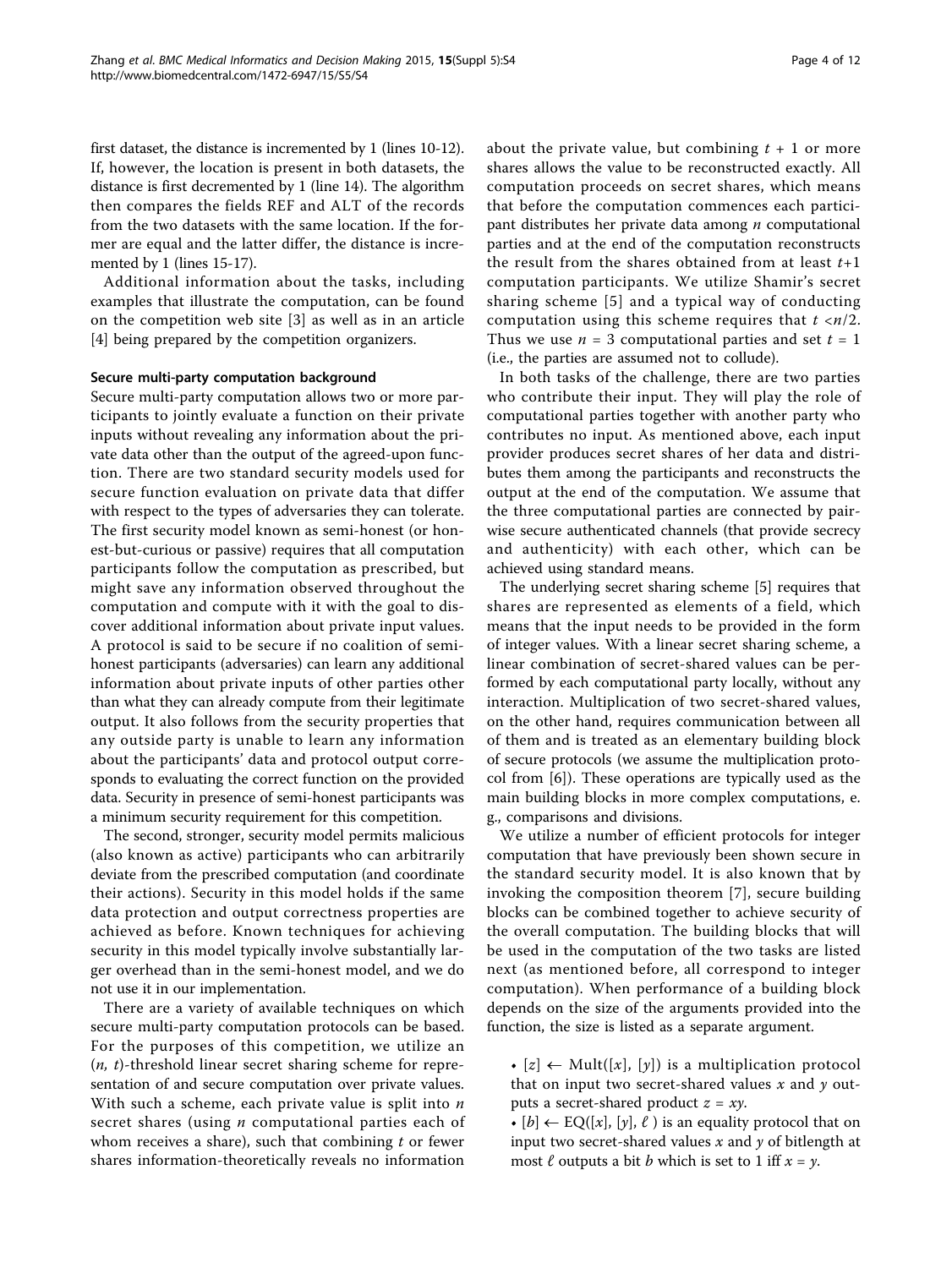•  $[b] \leftarrow LT([x], [y], \ell)$  is a comparison protocol that on input two secret-shared values  $x$  and  $y$  of bitlength at most  $\ell$  outputs a bit  $b$  which is set to 1 iff  $x < y$ .

•  $[z] \leftarrow Div([x], [y], f)$  is a division protocol that on input two secret-shared values  $x$  and  $y$  of bitlength at most f outputs a secret-shared quotient z that satisfies  $z = \lfloor x/y \rfloor$ .

As shown above, each protocol takes shares of its input and produces shares of the output. It means that these protocols can be naturally and securely invoked as part of larger computation and we use them as steps in larger computation. In our implementation, we use Mult from [[6\]](#page-11-0), EQ and LT from [\[8](#page-11-0)], and Div from [[9\]](#page-11-0), and we refer the reader for the details of these protocols to the respective publications.

Performance of secure computation protocols is of a paramount importance for their practical use. In the case of techniques based on secret sharing, the computation is normally lightweight and thus performance is measured in terms of two parameters: (i) the number of interactive operations (e.g., multiplications) necessary to perform the computation and (ii) the number of sequential interactions, i.e., rounds. Our goal is to minimize both of these parameters for the computation performed for each task.

Before we conclude this section, we would like to say that other options for securely evaluating the functions of the competition tasks are possible. In particular, the garbled circuit evaluation approach [\[10](#page-11-0)] allows any function to be securely evaluated in the two-party setting. Similarly, any function can be evaluated using homomorphic encryption, or special-purpose building blocks such as private set intersection (e.g., [[11\]](#page-11-0)) can be used as the basis for building a custom solution for a task of the competition. Furthermore, secure computation compilers such as Fairplay [[12\]](#page-11-0), Sharemind [[13\]](#page-11-0), PICCO [[14](#page-11-0)], etc. are able to produce secure implementations given function specification in a form of a program. This competition, however, allowed for custom solutions that can tune general building blocks to the needs of the tasks and result in improved performance. Because no secure implementations of the competition tasks were available to us prior to the competition, we are unable to directly compare performance of different approaches in this paper.

#### Methods

#### Secure distributed GWAS computation

In this section we describe our approach to securely computing the task of distributed GWAS computation, namely, computing minor allele frequencies and chisquared statistics.

According to the task specification, the size of the input at each site, i.e., the number of SNPs and the number of individuals in the case and control groups, are treated as public and are not protected. This means that parameters P,  $N_c^{(1)}$ ,  $N_c^{(2)}$ ,  $N_t^{(1)}$  and  $N_t^{(2)}$  are known to all computation participants. All remaining data (i.e., the genotypes themselves) are private.

In what follows, we first describe a basic version of our solution and then provide optimization techniques that improve the runtime of program execution.

#### Basic solution

For each SNP in the input, the computation is identical (and independent of other SNPs) and thus it suffices to describe the computation for a single SNP.

We divide the overall computation into three phases: input preparation, computation execution, and output reconstruction, which proceed as follows. Observe that each input site *i* can locally compute  $n_{cA}^{(i)}$ ,  $n_{tA}^{(i)}$ ,  $n_{cB}^{(i)}$ ,  $n_{tB}^{(i)}$  for each SNP. This is what is done as part of input preparation, after which each input site secret shares each of its computed values and distributes the shares among all three computational parties. We use notation  $[a]$  to denote that the value of  $a$  is secret-shared among the computational parties (i.e., each party holds a different share of a).

During computation execution, the computation proceeds on the shares to compute MAF and chi-squared statistics using equations 1 and 2 and secure building blocks from the previous section. We choose to perform only the private portion of the computation on secret shares, while postponing the computation with public constants to the output reconstruction phase. This is done for performance reasons to reduce the size of values used in the computation.

To calculate the MAF for each SNP in parallel, the computation follows equation 1 with provisions to make the computation data-oblivious. That is, each computational party performs the following steps: In this section we describe our approach to securely

- 1  $[n_A] = [n_{cA}^{(1)}] + [n_{tA}^{(1)}] + [n_{cA}^{(2)}] + [n_{tA}^{(2)}];$ 2  $[n_B] = [n_{cB}^{(1)}] + [n_{tB}^{(1)}] + [n_{cB}^{(2)}] + [n_{tB}^{(2)}];$
- 3  $[b] = LT([n_A], [n_B], \ell_1);$
- 4  $[res_1] = Mult([b], [n_A] [n_B]) + [n_B];$

The first two steps that aggregate the input values are local to each computational party, but steps 3 and 4 that produce the minimum of  $n_A$  and  $n_B$  involve joint computation by all of them. We subsequently discuss the choice of the parameter  $\ell_1$ .

To compute the chi-squared statistics for each SNP in parallel, we similarly follow the computation in equation 2 using the following steps:

$$
1 [n_{cA}] = [n_{cA}^{(1)}] + [n_{cA}^{(2)}];
$$
  

$$
2 [n_{tA}] = [n_{tA}^{(1)}] + [n_{tA}^{(2)}];
$$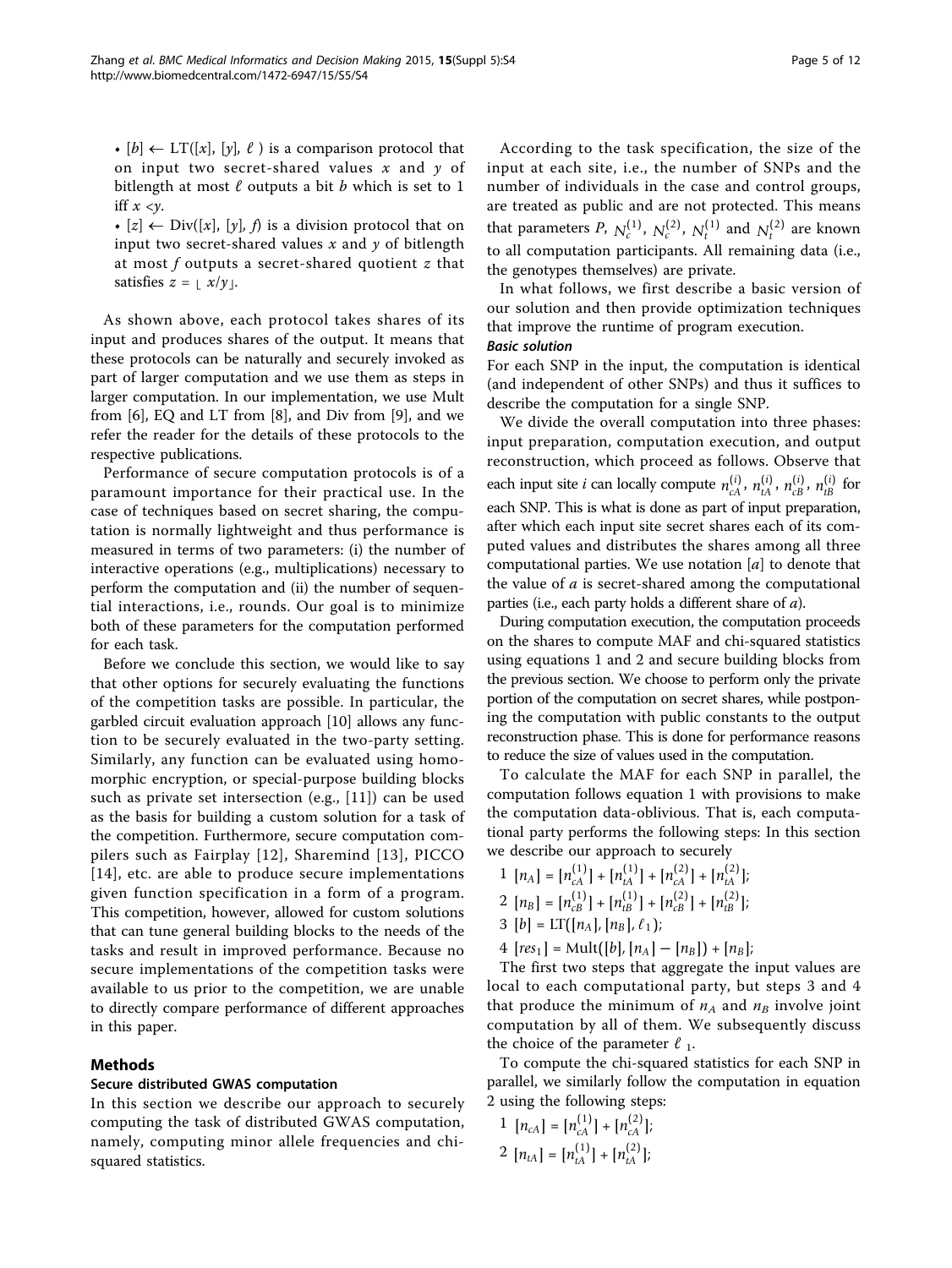3  $[n_{cB}] = [n_{cB}^{(1)}] + [n_{cB}^{(2)}];$  $4[n_{tB}] = [n_{tB}^{(1)}] + [n_{tB}^{(2)}];$ 5 [a] = Mul([ $n_{cA}$ ], [ $n_{tB}$ ]); 6 [b] = Mul([ $n_{cB}$ ], [ $n_{tA}$ ]); 7  $[c] = \text{Mul}([n_{cA}] + [n_{tA}], [n_{cB}] + [n_{tB}])$ ; 8  $[d] = \text{Mul}([a] - [b], [a] - [b])$ ; 9  $[res_2] = Div(k \cdot [d], [c], \ell_2);$ 

Lines 5, 6, and 8 compute the numerator in equation 2 and line 7 its denominator (multiplication by public N ,  $N_c$ , and  $N_t$  is omitted). The numerator is then scaled up by a factor of  $k$  to ensure that using integer division will provide sufficient precision of the result. The bitlength of  $k$  will be on the order of the precision of the answer in bits. We defer discussion of the choice of  $\ell_2$  to the next section.

At the end of the computation, all computational parties send their shares of the result  $res<sub>1</sub>$  and  $res<sub>2</sub>$  for each SNP to one of the input sites who reconstruct the values. The output party then sets the result of MAF computation to  $res_1/N$  and the result of the chi-squared computation to  $(res_2 \cdot N')/(kN_c'N_t')$ .

#### **Optimizations**

We applied several optimizations to the computation to improve its runtime.

1 The nature of the computation in this task allows all interactive operations to run in parallel in a single batch for all SNPs. That is, all  $P$  comparisons corresponding to line 3 of MAF computation are executed simultaneously. The same applies to line 4 of MAF computation and lines 5-9 of chisquared computation. We can further reduce the number of rounds in chisquared computation by running interactive independent operations at the same time. In particular, this means that lines 5-7 of the computation can be executed in a single round.

2 We modify chi-squared computation to use floating point instead of integer division after converting both operands  $d$  and  $c$  to floating point representation. This is primarily driven by the fact that performance of division we rely on (described in [\[15,9](#page-11-0)]) depends on the maximum of the bitlengths of its arguments and we can use substantially shorter values with floating point division compared to integer division (i.e., the bitlength can be comparable to that of  $k$  instead of the sum of the bitlengths of  $d$  and  $k$ ). The savings noticeably outweigh the cost of integer-to-floating point conversion, or normalization (to use floating point division we need to normalize two values, while integer division needs to compute normalization of one of its arguments). We additionally slightly optimize integer to floating point conversion and floating point division compared to those given in [\[9\]](#page-11-0) using information known about  $d$  and  $c$  (e.g., the fact that they are positive).

3 For performance reasons, we want to set parameters  $\ell_1$  and  $\ell_2$  (as well as the bitlength of secret shared values) to their minimum values that guarantee correctness. When the bitlength of the arguments to both comparison and division differ, the larger value is to be used. In particular, for  $\ell_1$ , the largest value of  $n_A$  or  $n_B$ in the LT protocol appears when only one nucleotide is present in all genotypes in both case and control groups (i.e.,  $\max(n_A, n_B) = N'$  and  $\min(n_A, n_B) = 0$ ), and we set  $\ell_1 = \lceil \log N \rceil$  (where the extra 1 is due to the specifics of the LT operation). For  $\ell_2$ , the largest value of *d* or *c* appears when  $n_{cB} = n_{tA} = 0$ , which leads to  $n_{cA} = N'_c$ ,  $n_{tB} = N'_t$ , and  $d = (N'_c)^2 (N'_t)^2$ , and we set  $n_{tB} = N'_t$ , and  $d = (N'_c)^2 (N'_t)^2$ , and we set  $\ell_2 = \left\lceil 2(\log N_c' + \log N_t') \right\rceil$ . For integer division, this value of  $\ell_2$  needs to be additionally incremented by the bitlength of precision  $k$ , but fortunately after we switch to floating point representation, we can reduce the bitlength to the desired precision of the result because the values are represented in a normalized form.

### Secure distributed genomic Hamming distance computation

We next concentrate on the second task of securely computing the Hamming distance between a pair of genomic datasets in a distributed setting.

According to the task specification, the number of records in each of the two datasets are known to all parties and we denote them as  $N_1$  and  $N_2$ , respectively. The content of the records, however, is private (in particular, the values that fields CHROM, POS, REF, ALT, and SVTYPE take). Because only records with SVTYPE equal to SUB and SNP are relevant for the computation, for ease of notation we refer to them as SUB and SNP records, respectively.

The high-level idea behind our solution is as follows: we first let each input site extract SUB and SNP records from its dataset and pad the resulting set with dummy records to hide its size. After each input site secret shares its records across all computational parties, the parties then run a set operation to identify all records that appear in both dataset (conceptually similar to set intersection) using 〈CHROM, POS〉 as the key as well as all records that appear only in one dataset (conceptually similar to symmetric difference). We accomplish this by obliviously sorting all records from both datasets using Batcher's mergesort [[2](#page-11-0)] and scanning the sorted set examining every two adjacent elements in it to determine if the Hamming distance needs to be incremented by one for that pair.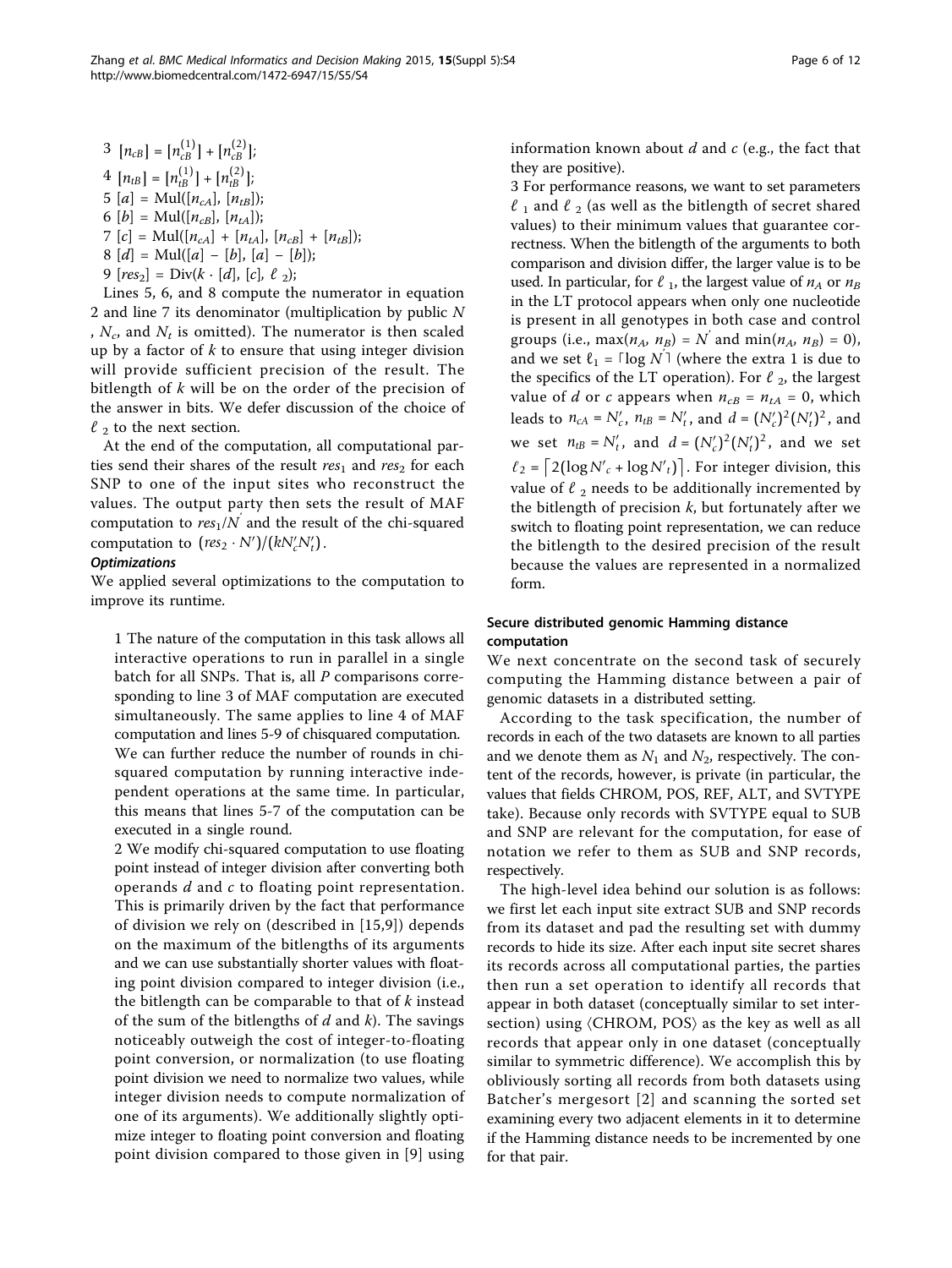At the time of competition preparation, Batcher's mergesort was available to us as one of the best options for oblivious sorting (based on the overall amount work as well as its round complexity). It is particularly well suited to this task because it is a recursive algorithm that works by first sorting the first and the second half of its input set and then merging the sorted halves. In our setup this means that the input datasets can be pre-sorted by each input site locally and only the merge step needs to be run jointly. Unfortunately, Batcher's mergesort (including the merge step) has the drawback that the number of elements in the input set has to be a power of 2, which may unnecessarily increase the runtime.

In what follows, we start by describing in detail a basic solution in the first subsection and then discuss two optimizations in the two consecutive subsections.

#### Basic solution

As before, we divide the overall computation into three phases: input preparation, joint computation execution, and output reconstruction.

Input preparation. Each input site i extracts all SUB and SNP records from its dataset and pads them with dummy records to size  $N_i + 1$  (we require at least one dummy record). (If the combined fraction of SUB and SNP records is guaranteed to be within a certain fraction  $\alpha$  < 1 of the total size for typical genomic datasets, then the datasets can be padded to  $\alpha N_i + 1$  records. For this competition,  $\alpha$  could not be lower than 1.) Furthermore, to meet Batcher's mergesort requirements, the input parties additionally pad the sets with dummy records so that the combined size of the two datasets is  $2^q$ , where  $q = \lceil \log_2(N1 + N2 + 2) \rceil$ . We use this newly formed dataset as the input into the computation and refer to it as a "dataset".

Next, the values in each record need to be converted to integers, which we accomplish as follows:

1 The location 〈CHROM, POS〉 is represented as  $V_1$  = CHROM  $\cdot$  L + POS, where L is the maximum length of any existing human chromosome. CHROM ranges from 1 to 24 (22 autosomes, plus  $\times$  and Y), and for dummy records we set  $V1 = 25L + 1$  to avoid overlap with real records.

2 REF and ALT fields are represented as strings of nucleotides in the input. To produce their numeric counterparts, we map each nucleotide value to a two-bit integer (e.g.,  $A = 0$ ,  $C = 1$ ,  $G = 2$ , and  $T = 3$ ) and concatenate two-bit integers from a string to form a single number. To hide information about the size of the fields, the values need to be represented using the same bitlength for all records based on the maximum string length M. Because shorter strings need to be padded to the maximum size, we need to ensure that strings of different sizes will always be different (i.e., the padding character cannot be one of 0-3).

Instead of introducing a separate padding character, which increases the bitlength of one character from 2 to 3 bits, we append the string length in bits at the end of the string and use 0 for padding. Thus, all strings are represented using  $2M$  +log M bits. Let  $V_2$ and  $V_3$  denote numeric values of REF and ALT fields in a record.  $V_2$  and  $V_3$  are set to 0 for dummy records.

In our implementation with  $M = 100$ , we partition representation of  $V_2$  and  $V_3$  into three blocks of size  $(2M + \log M)/3$  each. This still requires comparing all  $2M$  + log M bits when two such values need to be compared, but reduces the size of secret shared values and thus the cost of the corresponding arithmetic. When M is large,  $V_2$  and  $V_3$  can instead be set to the hash of REF and ALT strings. This would guarantee constant size representation regardless of the value of M.

After computing a 3-tuple  $(V_1, V_2, V_3)$  for each record in its dataset, an input site *i* sorts the records by the  $V_1$ field to form set  $S_i$ , generates shares of all records in  $S_i$ , and distributes them to the computational parties (we slightly abuse notation and use  $[S_i]$  to denote shares of all values in  $S_i$ ). It also distributes shares of the number of dummy records  $d_i$  in  $S_i$ .

Computation execution. After receiving two sorted sets of  $([V_1], [V_2], [V_3])$  triples from both input sites, the computational parties run oblivious merge using [V1] as the key. The algorithm is built using an input-independent sequence of compare-and-exchange operations. Each operation takes two integers and either swaps them or leaves them unchanged so that the first output ( $min$ ) is always smaller than the second ( $max$ ). In our framework, it is implemented as follows:

- $1 [c] = LT([a], [b], \ell);$
- 2  $[min] = [c]([a] [b]) + [b];$
- 3  $[max] = [c]([b] [a]) + [a];$

Note that lines 2 and 3 involve only a single multiplication (i.e., first compute  $[c]([a] - [b])$  and then set [min] and [max] with no additional interaction). When applying this operation to our setting, comparisons on line 1 are performed using  $[V_1]$ 's, but the entire records  $([V_1], [V_2], [V_3])$  are swapped (or left unchanged) using comparison results [c].

The computational parties next compute the Hamming distance as specified in Algorithm 2. Sets  $S_1$  and  $S_2$  represent sorted input triples of the input parties and parameters  $\ell_1$  and  $\ell_2$  correspond to the bitlengths of fields  $V_1$ and  $V_2$  (or  $V_3$ ), as discussed previously.

Because a specific location  $V_1$  appears only once in each of the input datasets (except for dummy records),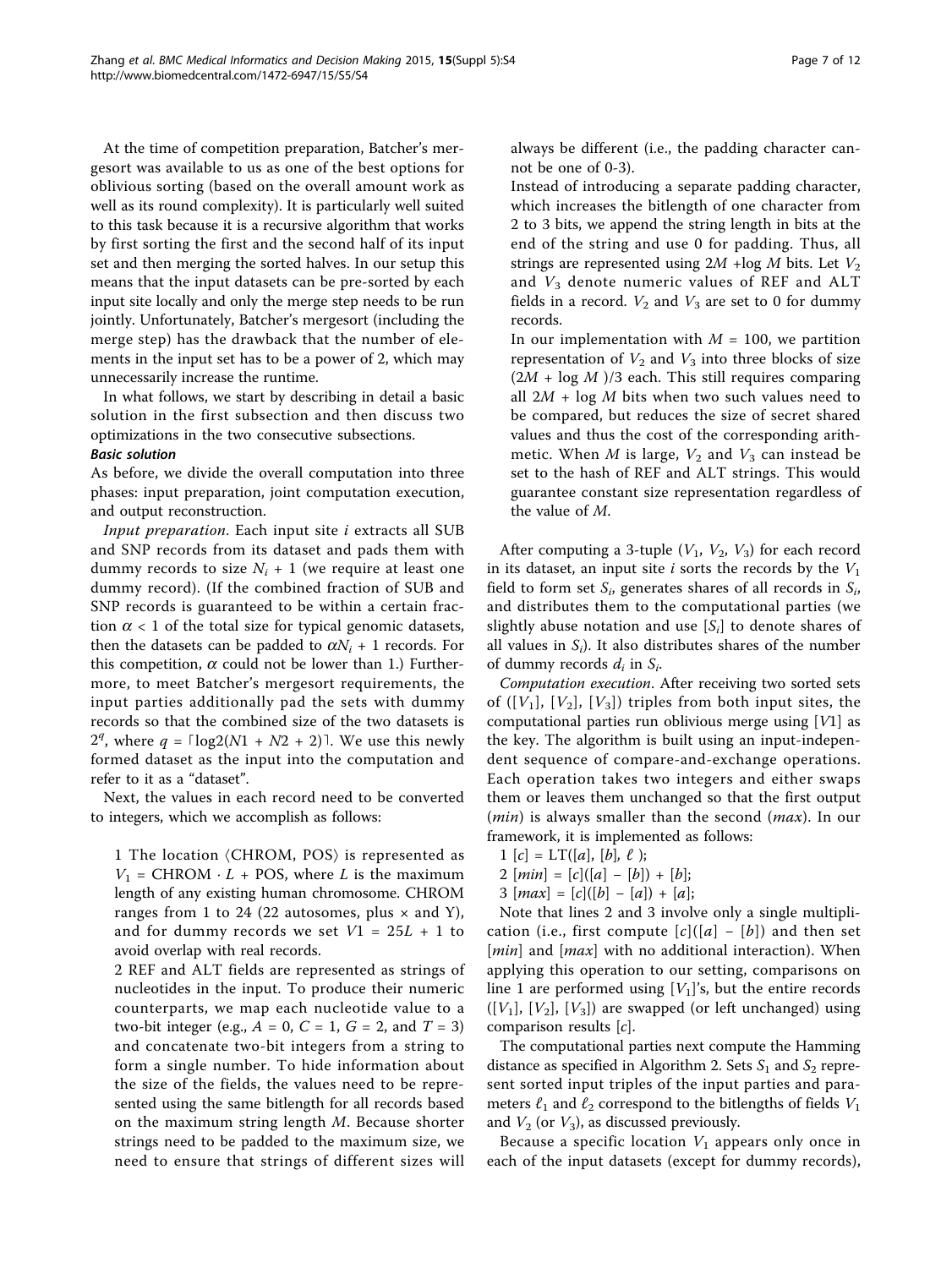there will be at most two records with the same  $V_1$  in the combined set. The algorithm works by looking at each pair of two consecutive elements in the combined sorted set and adds 1 to dist if this is the first time the location appears on the list (i.e.,  $a_i = 0$  on line 4). The distance is incremented automatically for the first record  $dist = 1$  on line 2). Then, if a location appears for the second time  $(a_i = 1 \text{ on line 4})$ , the algorithm examines the values of  $V_2$  and  $V_3$  fields (lines 5-6) to determine whether the condition for incrementing the distance is satisfied (i.e.,  $b_i = 1$  and  $c_i = 0$ ). If not ( $b_i = 0$  or  $c_i = 1$ ), dist is decremented by 1 to compensate for the fact that it was increased during previous loop iteration. All dummy records collectively contribute distance  $-d_1-d_2$ +2 (i.e., 0 for the first two records and −1 for each additional record) and this is why we adjust the computed distance at the end (line 9). We note that all loop iterations and all comparisons within a loop iteration can be carried out in parallel.

**Algorithm 2** SecureHD( $[S_1]$ ,  $[S_2]$ ,  $[d_1]$ ,  $[d_2]$ )

1: 
$$
([V_1^{(i)}], [V_2^{(i)}], [V_3^{(i)}])_{i=1}^{2^d}
$$
 = Merge([S<sub>1</sub>], [S<sub>2</sub>])  
\n2: dist = 1  
\n3: **for**  $i = 2$  to 2<sup>*q*</sup> **do**  
\n4:  $[a_i] = \text{EQ}([V_1^{(i-1)}], [V_1^{(i)}], \ell_1)$   
\n5:  $[b_i] = \text{EQ}([V_2^{(i-1)}], [V_2^{(i)}], \ell_2)$   
\n6:  $[c_i] = \text{EQ}([V_3^{(i-1)}], [V_3^{(i)}], \ell_2)$   
\n7: dist = dist + (1 - [a\_i]) + [a\_i]([b\_i](1 - [c\_i]) - 1)  
\n8: **end for**  
\n9: dist = dist + [d<sub>1</sub>] + [d<sub>2</sub>] -2  
\n10: **return** dist

Output reconstruction is straightforward and consists only of receiving and combining shares of the computed Hamming distance.

#### Separating SUB and SNP records

As the first significant optimization, we separate computation of the distance for SNP and SUB records and consequently reconstruct the overall distance from the two values. The main reason for this is to reduce the time comparisons of  $V_2$  and  $V_3$  take. Recall that SNP records contain a single character in REF and ALT fields, while SUB records can contain longer strings. In the genomic datasets we worked with, a great majority of all records were SNP records that can be processed using 2-bit comparisons for  $V_2$  and  $V_3$  (i.e.,  $\ell_2 = 2$ ). In the basic solution, however, the bitlength had to be unnecessarily increased by two orders of magnitude for most records to meet privacy requirements. Thus, the idea consists of extracting two sets from each input dataset: one consisting of SNP records and another consisting of SUB records. Then the distance for SUB records is computed separately from the distance for SNP records and the sum is returned as the result.

This strategy works well if all records with the same 〈CHROM, POS〉 pair are always marked with the same type across all datasets. It is, however, possible for two datasets to contain SUB and SNP records corresponding to the same location. Because of the existence of such records, the Hamming distance will not be computed correctly if we simply add the two distances together. That is, if one record appears in the SUB set and another with the same location appears in the SNP set, they collectively will contribute 2 to the overall distance instead of correct 0 or 1 (depending on other attributes). To address this, we need to find all such pairs and compensate for the difference they introduced, which is the most subtle part of our solution. We next provide more detail about the solution and highlight the differences from the basic scheme.

Input preparation. Given a dataset, an input entity produces two subsets: one composed of SUB records and one composed of both SUB and SNP records from the dataset. As before, both sets need to be padded with dummy records to hide their number and make the size to be a power of 2 to the combined size of  $2^{qs}$  and  $2^q$ , where  $q_s = \lceil \log(\alpha_s(N_1 + N_2) + 2) \rceil$  and  $q = \lceil \log(\alpha(N_1 + N_2) + 2) \rceil$  $N_2$ ) + 2 $\bar{1}$  and  $\alpha_s$  ( $\alpha$ ) denotes the maximum fraction of SUB (resp., SNP and SUB) records in genomic datasets (we were given  $\alpha = 1$  and  $\alpha_s = 0.3$ ). All records in the SUB set are converted to  $(V_1, V_2, V_3)$  triples as before. For the SNP&SUB set, one-character REF and ALT fields in SNP or SUB records are represented using integers 0-3, while these fields of longer length in SUB records are represented using integer 4 (i.e.,  $V_2$  and  $V_3$ fields are 3 bits long). This will guarantee that comparison of a one-character long REF or ALT field in a SNP record with a longer REF or ALT field in a SUB record will result in their inequality. We also add another binary attribute  $V_4$  to each record of the SNP&SUB set that indicates whether the record is of SUB type ( $V_4$  = 0) or SNP type ( $V_4 = 1$ ). We set  $V_4 = 0$  in dummy records.

Each input entity now produces shares of  $(V_1, V_2, V_3)$ in its SUB set and  $(V_1, V_2, V_3, V_4)$  in its SNP&SUB set (together with the number of dummy records in each set) and distributes them to the computational parties. We note that computation with SNP&SUB sets can be performed on shorter bitlengths, which results in faster arithmetic, and thus we setup two different instances of the secret sharing scheme and process SUB sets separately from SNP&SUB sets.

Computation execution. To compute the Hamming distance correctly, we now distinguish between different cases: (i) SUB records that don't have a SNP record with identical location in the other dataset, (ii) SNP records that don't have a SUB record with identical location in the other dataset, and (iii) records that have another record with identical location but different type present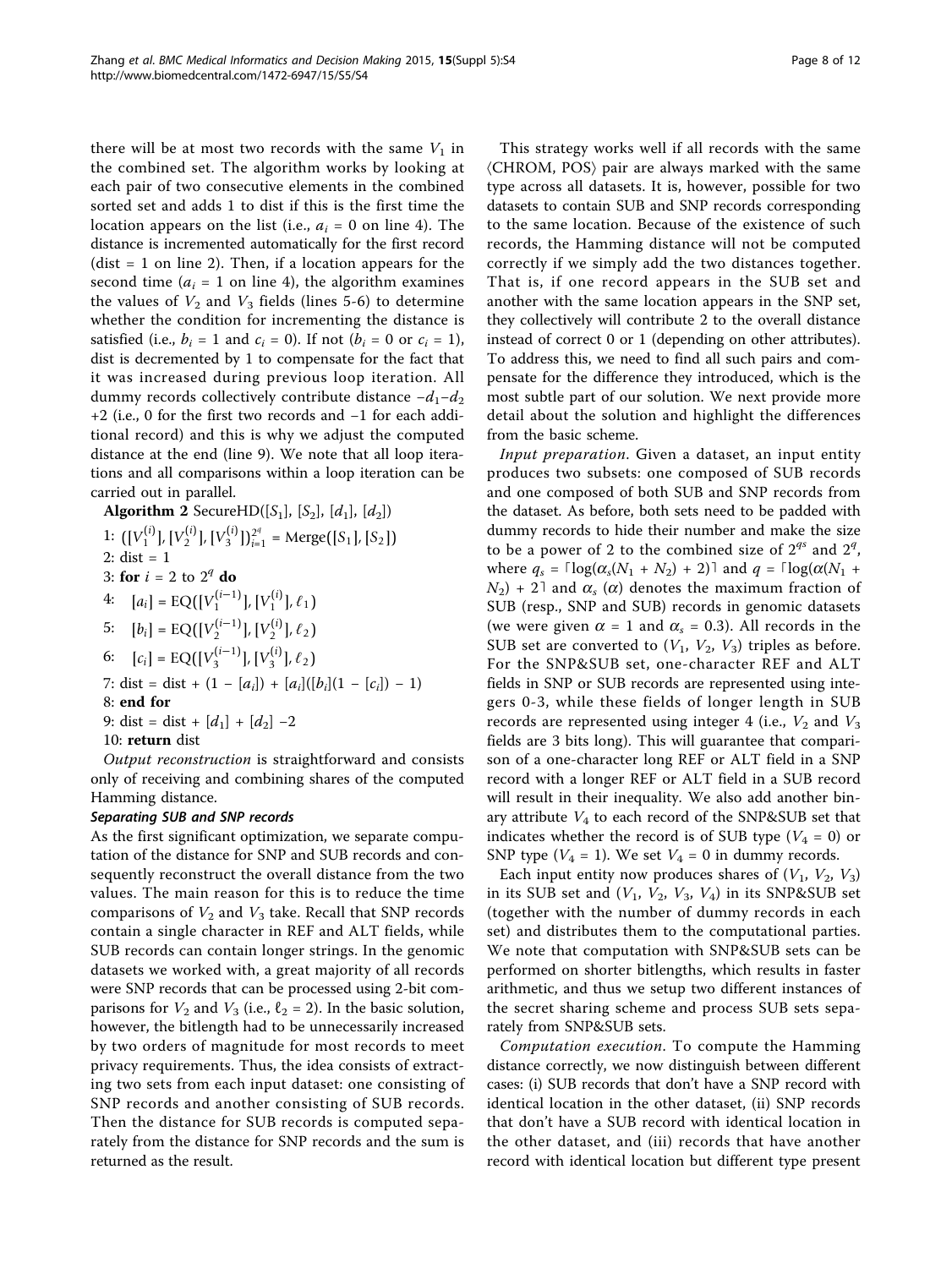in the other dataset. Let N0 denote the number of records in the third category.

Algorithm 3 SecureHD2( $[S_1]$ ,  $[S_2]$ ) 1:  $([V_1^{(i)}], [V_2^{(i)}], [V_3^{(i)}], [V_4^{(i)}]]_{i=1}^{2^q} = \text{Merge}([S_1], [S_2])$ 2: dist =  $[V_4^{(1)}]$ 3: for  $i = 2$  to  $2^q$  do 4:  $[a_i] = \text{EQ}([V_1^{(i-1)}], [V_1^{(i)}])$ 5:  $[b_i] = \text{EQ}([V_2^{(i-1)}], [V_2^{(i)}])$ 6:  $[c_i] = \text{EQ}([V_3^{(i-1)}], [V_3^{(i)}])$ 7:  $[d_i] = OR([V_4^{(i-1)}], [V_4^{(i)}])$ 8:  $[e_i] = XOR([V_4^{(i-1)}], [V_4^{(i)}])$ 9: dist + =  $[d_i]((1 - [a_i])[V_4^{(i)}] + [a_i]([b_i](1 - [c_i]) - [V_4^{(i-1)}])) - [a_i][e_i]$ 

10: end for

#### 11: return dist

The computational parties execute Algorithm 2 on two SUB datasets. This computes the distance corresponding to the records in category 1, but also introduces offset  $N_0$ . The parties then execute Algorithm 3 on two SNP&SUB sets that computes the distance corresponding to categories 2 and 3 and additionally compensates for the offset. The output will then be the sum of the distances computed by both algorithms.

In Algorithm 3, when examining each pair of consecutive records, we only consider those that contain at least one SNP record within the pair  $(d_i = 1 \text{ on line 9}).$ Furthermore, similar Algorithm 2, when observing a location for the first time, we add 1 to the Hamming distance, but only if it is a SNP record  $(V_4^{(1)} = 1)$  on line 2 and  $V_4^{(i)} = 1$  on line 9). If a location appears for the second time, we undo the previous increment if  $b_i = 0$ or  $c_i$  = 1 as before, but only if the record preceding the current one is of type SNP (i.e.,  $V_4^{(i-1)} = 1$  on line 9). By doing that, we are able compute the distance corresponding to records of second and third types without introducing errors. The offset  $N_0$  is compensated by the last term  $a_i e_i$  on line 9, that counts the number of pairs of consecutive records that have the same location  $(a<sub>i</sub> = 1)$ , but different types  $(e_i = 1)$ . OR([x], [y]) and XOR([x], [y]) are implemented as  $[x]+[y]-Mult([x], [y])$  and  $[x]+[y]-2Mult$  $([x], [y])$ , respectively (computation of  $d_i$  and  $e_i$  reuses the same multiplication result).

Note that dummy records do not introduce any error in Algorithm 3. That is,  $d_i = 0$  and  $e_i = 0$  when both records  $i$  and  $i - 1$  are dummy and the expression on line 9 evaluates to 0. Similarly, when record i−1 is real while record  $i$  is fake that expression also evaluates to  $0$ because  $a_i = 0$  and  $V_4^{(i)} = 0$ .

After computing the distances corresponding to SUB and SNP&SUB sets, the parties need to convert shares of one of them into shares of the same value in the secret sharing setup used by the other algorithm. Then the distances can be locally added to compute the overall result. Output reconstruction is performed as before by exchanging the shares and recovering the result.

The performance gain achieved by this optimization highly depends on the values of public parameters  $\alpha_s$ ,  $\alpha$ , and M. While the gain stems from using shorter values for  $V_2$  and  $V_3$  with SNP&SUB sets, the total number of records processed using this solution  $(2^q + 2^{q_s})$  is greater than in the basic scheme  $(2<sub>q</sub>)$ . Therefore, this optimization is recommended with relatively small  $\alpha_s$ and large *M*. In our experiments with  $\alpha_s = 0.3$ ,  $\alpha = 1$ , and  $M = 100$ , we observed approximately 30% performance improvement compared to the basic scheme.

Reducing set size

Our second optimization is with respect to oblivious sort and removing the requirement that the input size has to be a power of 2 for the merge step of Batcher's mergesort. To explain how our optimization works, we need to provide additional details about Batcher's mergesort algorithm.

Recall that the merge step takes two sorted sets  $L_1$  =  $(a_1, a_2, ..., a_m)$  and  $L_2 = (b_1, b_2, ..., b_n)$ , where  $m + n$  is a power of 2. It first combines them into a single sequence that first monotonically increases and then decreases as  $L = (a_1, a_2, ..., a_m, b_n, ..., b_2, b_1)$ , after which a sequence of compare-and-exchange operation is executed as specified by the following pseudo-code:

for 
$$
(r = (m+n)/2; r > 0; r = r/2)
$$
  
for  $(j = 0; j < m + n; j = j + 2r)$   
for  $(k = j; k < j + r; k = k + 1)$   
compare - and - exchange( $L[k], L[k + r]$ )

After executing the first iteration of the outer loop, the first (second) half of L will contain  $(m + n)/2$  smallest (resp., largest) elements of  $L$  although they are not necessarily sorted. After its second iteration, the ith quarter of L will contain the ith quarter of elements in the final sorted list for  $i = 1, ..., 4$ . This process continues until each sublist contains one element and L becomes sorted. Notice that the algorithm uses  $log(m + n)$  iterations of the outer loop, and in each iteration every element in the list is used in a compare-and-exchange operation, which is the reason for requiring the size of the list to be a power of 2.

Consider an example with input  $L_1 = (3, 4, 6, 9, 12)$ and  $L_2 = (2, 5, 10)$ , which is combined into  $L = (3, 4, 6, 10)$ 9, 12, 10, 5, 2). In the first iteration of the outer loop, compare-and-exchange operations are performed on pairs (3, 12), (4, 10), (6, 5), and (9, 2), and the resulting list is (3, 4, 5, 2, 12, 10, 6, 9). In the second iteration, comparisons are performed on  $(3, 5)$ ,  $(4, 2)$ ,  $(12, 6)$ , (10, 9) and produce (3, 2, 5, 4, 6, 9, 12, 10). In the last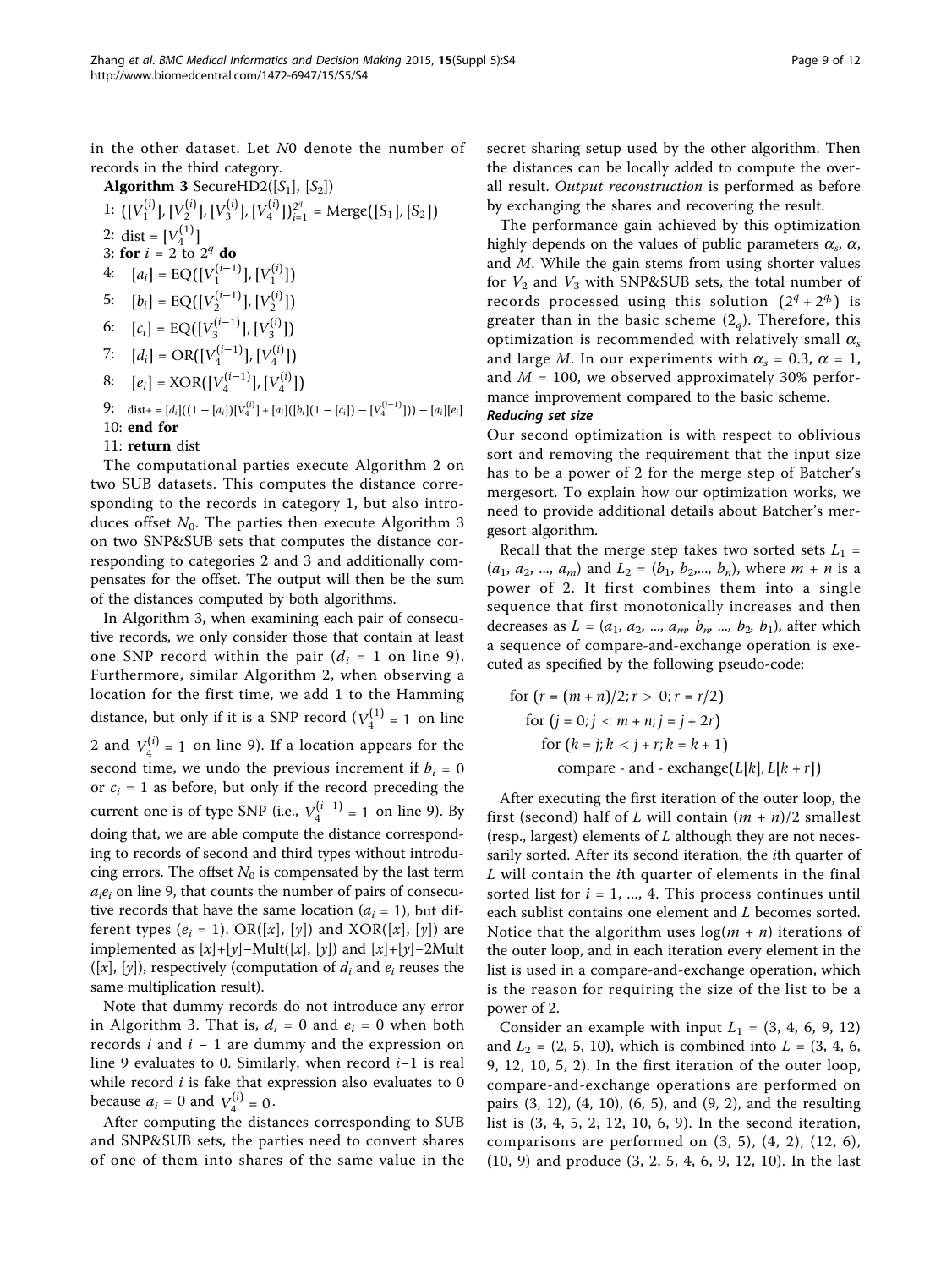iteration, we compare every pair of consecutive elements (3, 2), (5, 4), (6, 9), (12, 10), which results in the final sorted list  $(2, 3, 4, 5, 6, 9, 10, 12)$ . If  $L2 = (2, 5)$  instead, after all iterations 2 will remain at the end of the list making it unsorted, as the element does not have any pair to use in a comparison.

We next proceed with describing our strategy for generalizing the merge operation to work with inputs of arbitrary sizes, which might be of independent interest. There will be no need to pad the input in the beginning to make the overall input size to be a power of 2, but dummy records are now added throughout algorithm execution as needed. This means that earlier loop iterations use a smaller number of elements and are therefore faster than in the original algorithm. In particular, at each loop iteration, if the size of a sublist is odd, we append a copy of its last element to the end. This will ensure that comparisons can be performed at the current level while still preserving the necessary properties of the (partially) sorted list. For example, suppose we want to merge (3, 6, 8) and (5, 7). Before the first iteration 5 will be added to the list (3, 6, 8, 7, 5) because the number of elements in it is odd, and we obtain (3, 5, 5, 7, 6, 8) at the end of that iteration. At the time of second iteration, the size of sublists (3, 5, 5) and (7, 6, 8) is also odd and they are modified to be (3, 5, 5, 5) and (7, 6, 8, 8). In the next iteration no additional padding is used and we obtain (3, 5, 5, 5, 6, 7, 8, 8) at the end of the algorithm.

In the context of Hamming distance computation, we similarly make a copy of the entire last record of a subset as needed during the merge step. More importantly, after having the list sorted, we need to ensure the Hamming distance is computed correctly because the introduction of repeated records creates inaccuracies in Algorithm 2. Now two consecutive records with the same location in the sorted set may correspond to (i) two records in the original datasets, (ii) two copied records, or (iii) one original and one copied record. Let  $a_i$  and  $a_j$  be two different records with the same location in the original datasets. If they get copied during the merge as  $a'_i$  and  $a'_j$ , the relative order of these records in the sorted list can be arbitrary (e.g.,  $(a'_i, a_i, a_j, a'_j)$ ,  $(a'_i, a_j, a_i, a'_j)$ , etc.) and they may contribute more than 1 to the computed distance.

We address the problem by modifying locations of records in the datasets so that (i) two records originally with the same location are assigned locations that differ by 1 and (ii) two records originally with different locations are assigned locations that differ by more than 1. By doing that, a pair of consecutive records with the same location in the sorted set is guaranteed to correspond to either two copied records or one original record and its copy. In either case, the Hamming distance should not get affected. We implement this change by setting the location to  $4V_1$ , where  $V_1$  is the original location, for records from the first input site and to  $4V_1 + 1$  for records from the second input site.

Algorithm 4 SecureHD3( $[S_1]$ ,  $[S_2]$ )

1:  $([V_1^{(i)}], [V_2^{(i)}], [V_3^{(i)}])_{i=1}^{2^q}$  = NewMerge([S<sub>1</sub>], [S<sub>2</sub>]) 2:  $dist = 1$ 3: for  $i = 2$  to  $2<sup>q</sup>$  do 4:  $[a_i] = \text{EQ}([V_1^{(i-1)}], [V_1^{(i)}])$ 5:  $[b_i] = \text{EQ}([V_2^{(i-1)}], [V_2^{(i)}])$ 6:  $[c_i] = \text{EQ}([V_3^{(i-1)}], [V_3^{(i)}])$ 7:  $[d_i] = \text{EQ}([V_1^{(i-1)}] + 1, [V_1^{(i)}])$ 8: dist+ =  $(1 - [a_i])(1 - [d_i] + [d_i]([b_i](1 - [c_i])) - 1)$ 9: end for

#### 10: return dist

With this solution, the input sites prepare their input datasets as in the basic scheme, but pad a set to size  $N_i + 1$  instead of requiring the combined size to be a power of 2. The computational parties can locally modify  $V_1$ 's in the input records run the improved merge and compute the Hamming distance as specified in Algorithm 4. The algorithm has two major differences compared to Algorithm 2: (i) when examining each pair of consecutive records, only pairs with different locations can contribute to the distance  $(a_i = 0 \text{ on line } 8)$ and (ii) when locations of two consecutive records differ by 1 ( $d_i = 1$  on line 8), they are treated as having the same location in Algorithm 2, and when the locations differ by neither 1 nor 0 ( $d_i = 0$  and  $a_i = 0$  on line 8), they are treated as having different locations in Algorithm 2.

Dummy records inserted by each input site into their input datasets do not affect correctness of the Hamming distance that uses this optimization (including the combined solution in Algorithm 5). This is because the first dummy record from the first input set will result in the distance incremented by 1, while the first dummy record from the second input set will result in the distance decremented by 1. All consecutive dummy records from the first or the second input datasets do not modify the distance (because all records with the same  $V_1$  are ignored).

We recently became aware of a sorting algorithm [\[16](#page-11-0)] that generalizes Batcher's bitonic sort to input sizes which are not a power of 2 without adding extra records during the sorting procedure. The algorithm results in the same asymptotic complexity as our solution, but performs fewer compare-and-exchange operations in each iteration (because dummy records are not added), which is expected to lead to better performance than our algorithm. We plan to provide both theoretical and empirical comparison of this algorithm with our solution as future work.

Our final solution consists of using both optimizations from the previous and current subsections, and we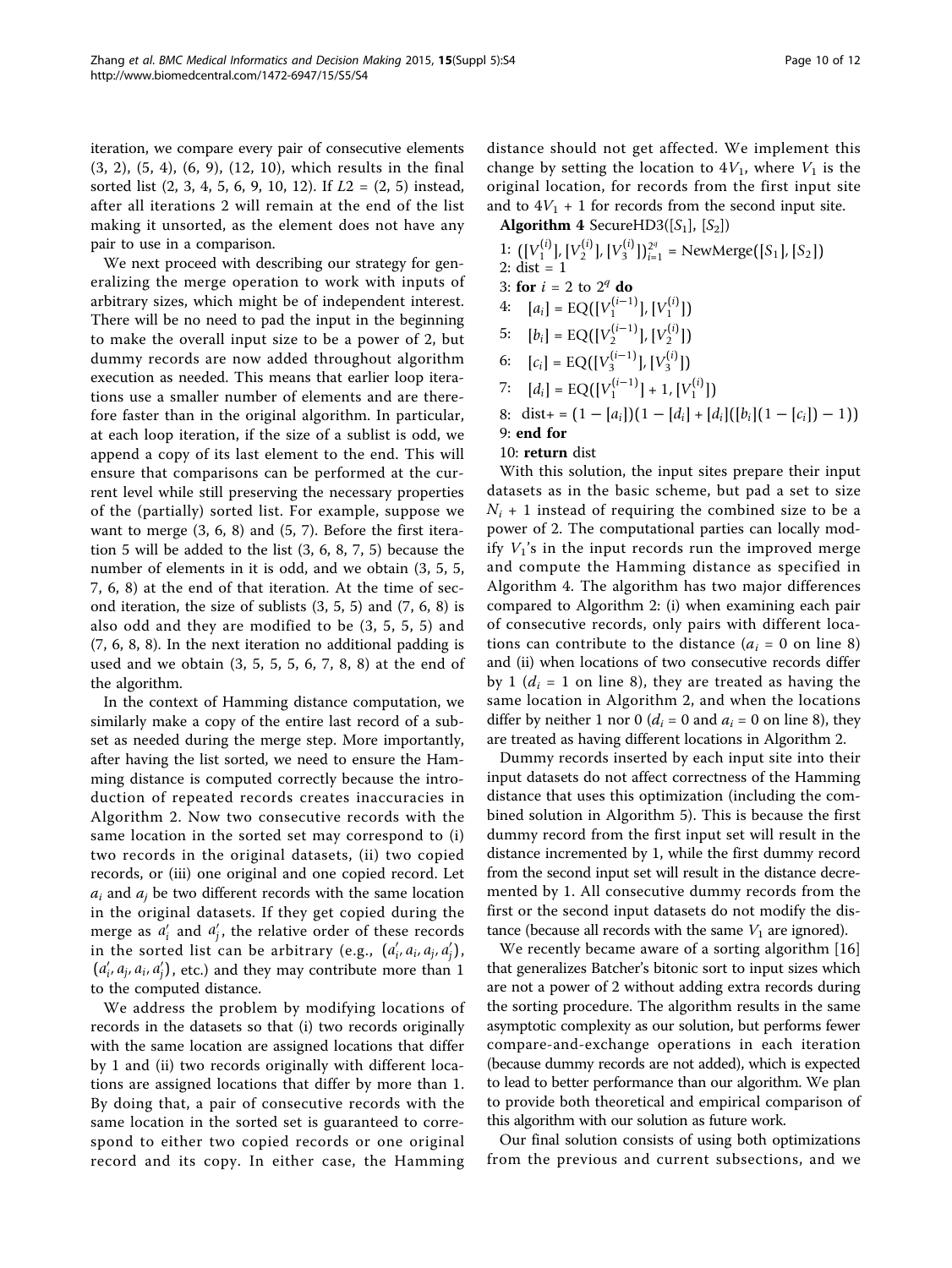summarize it in Algorithm 5. We omit its explanation due to space considerations.

**Algorithm 5** SecureHD4 ( $[S_1^{\text{SUB}}], [S_1^{\text{SNP}}], [S_2^{\text{SUB}}], [S_2^{\text{SNP}}]$ ) 1: dist<sub>1</sub> = SecureHD3  $([S_1^{\text{SUB}}], [S_2^{\text{SUB}}])$ 2:  $([V_1^{(i)}], [V_2^{(i)}], [V_3^{(i)}], [V_4^{(i)}])_{i=1}^{2^q} = \text{NewMerge}([S_1^{\text{SNP}}], [S_2^{\text{SNP}}])$ 3: dist<sub>2</sub> =  $[V_4^{(0)}]$ 4: for  $i = 2$  to  $2<sup>q</sup>$  do 5:  $[a_i] = \text{EQ}([V_1^{(i-1)}], [V_1^{(i)}])$ 6:  $[b_i] = \text{EQ}([V_2^{(i-1)}], [V_2^{(i)}])$ 7:  $[c_i] = \text{EQ}([V_3^{(i-1)}], [V_3^{(i)}])$ 8:  $[d_i] = OR([V_4^{(i-1)}], [V_4^{(i)}])$ 9:  $[e_i] = XOR([V_4^{(i-1)}], [V_4^{(i)}])$ 10:  $[g_i] = \text{EQ}([V_1^{(i-1)}] + 1, [V_1^{(i)}])$ 11: dist<sub>2</sub>+ = (1 – [*a<sub>i</sub>*])([*d<sub>i</sub>*]((1 – [*g<sub>i</sub>*])[ $V_4^{(i)}$ ] + [*g<sub>i</sub>*]([*b<sub>i</sub>*](1 – [*c<sub>i</sub>*]) –  $V_4^{(i-1)}$ )) – [*g<sub>i</sub>*][ $e_i$ ]) 12: end for 13: **return** dist<sub>1</sub> + Convert(dist<sub>2</sub>)

#### Results

In this section, we provide experimental results of securely computing GWAS statistics and the Hamming distance in a distributed setting. We ran experiments in LAN and WAN settings with three computational parties connected by pair-wise secure authenticated channels with each other. The LAN experiments were conducted using 2.4 GHz 6-core Red Hat Linux machines connected through 1 Gb/s Ethernet with pairwise round-trip times 0.3 msec. Our WAN experiments used two machines from the LAN setting and employed another 2.1 GHz 8-core machine from the GENI infrastructure [[17](#page-11-0)] at a different geographic location with Red Hat Linux. The pairwise roundtrip times between these machines were 0.3 msec, 9.2 msec, and 9.2 msec. Each GWAS experiment was run 20 times and each Hamming distance experiment was run 5 times and the median over all runs is reported.

For GWAS computation, case and control groups consisted of genotypes of 200 individuals each (100 individuals at each input site in each group). We measured the runtime of the MAF and chi-squared computation by varying the number of SNPs in the input. The results are given in Table 1. Modulus size (Mod) corresponds to the bitlength of secret shared values.

Our implementation incorporates all optimizations and uses parameters  $\ell_1 = 11$  and  $\ell_2 = 21$  computed as described in the optimizations subsection of the secure GWAS computation section ( $\ell_2 = 35 + |k|$  would be required for integer division, but a lower parameter is requested precision). We can see from the table that sufficient with floating point operation to obtain the the execution time is linear in the number of SNPs in both settings, and the overhead in WAN is almost three

Table 1 Performance of GWAS computation in LAN and WAN settings (in seconds)

| No. of SNPs | Mod (bits) | <b>MAF</b> |       | Chi-squared test |       |
|-------------|------------|------------|-------|------------------|-------|
|             |            | LAN        | WAN   | LAN              | WAN   |
| 500         | 84         | 0.062      | 0.211 | 2.210            | 6.950 |
| 1000        | 84         | 0.121      | 0.376 | 4.456            | 12.03 |
| 2000        | 84         | 0.244      | 0.621 | 8.900            | 21.73 |
| 4000        | 84         | 0.496      | 1.200 | 17.98            | 39.59 |
| 8000        | 84         | 1.005      | 2.251 | 35.78            | 76.01 |

times as large as that in LAN, which is primarily due to larger communication delays in WAN. Another observation not present in the table is that division performed in chi-squared computation contributes almost the entire runtime (close to 99%) and thus any optimizations applied to division can lead to direct improvement of chi-squared performance.

For the Hamming distance computation, we conducted four sets of experiments in the LAN setting, that correspond to the basic scheme (i) with no optimizations, (ii) with the first optimization, (iii) with the second optimization, and (iv) with both optimizations. By comparing execution times of different schemes, we can see performance gains from different optimizations. In the WAN setting, we only report the timings of the best (last) scheme. For each set of experiments, we varied the number of records in the genomic dataset at each input site. The results are presented in Table 2.

We used two different secret sharing bitlengths for schemes that apply the first optimization (one for the computation with SUB records and another for the computation with SNP&SUB records). The complexity of the merge is  $O(n \log n)$  for combined sequences of size  $n$  and computing the distance itself is linear in  $n$ (with larger constants), which the runtimes in Table 2 follow. In the LAN setting, the two optimizations result in performance improvement up to 27.9% and 13.1% on our set of parameters when applied separately, and 40.9% when applied together. Performance gain of the first optimization heavily depends on parameters ( $\alpha$ ,  $\alpha_s$ , and  $M$ ), while the gain of the second optimization

Table 2 Performance of Hamming distance computation in LAN and WAN settings (in seconds)

| Scheme       | Setting | Mod (bits) | Genomic dataset size |       |       |       |       |
|--------------|---------|------------|----------------------|-------|-------|-------|-------|
|              |         |            | 5000                 | 10000 | 20000 | 40000 | 80000 |
| <b>Basic</b> | I AN    | 118        | 1239                 | 256.7 | 524.6 | 1086  | 2212  |
| 1st opt.     | I AN    | 118, 85    | 89.29                | 187.9 | 395.1 | 823.3 | 1705  |
| 2nd opt.     | I AN    | 118        | 1144                 | 2328  | 4724  | 962.7 | 1957  |
| Both opt.    | lan     | 118, 85    | 73.15                | 151.4 | 314.4 | 654.6 | 1343  |
| Both opt.    | WAN     | 118, 85    | 1545                 | 314.1 | 614.4 | 1244  | 3367  |